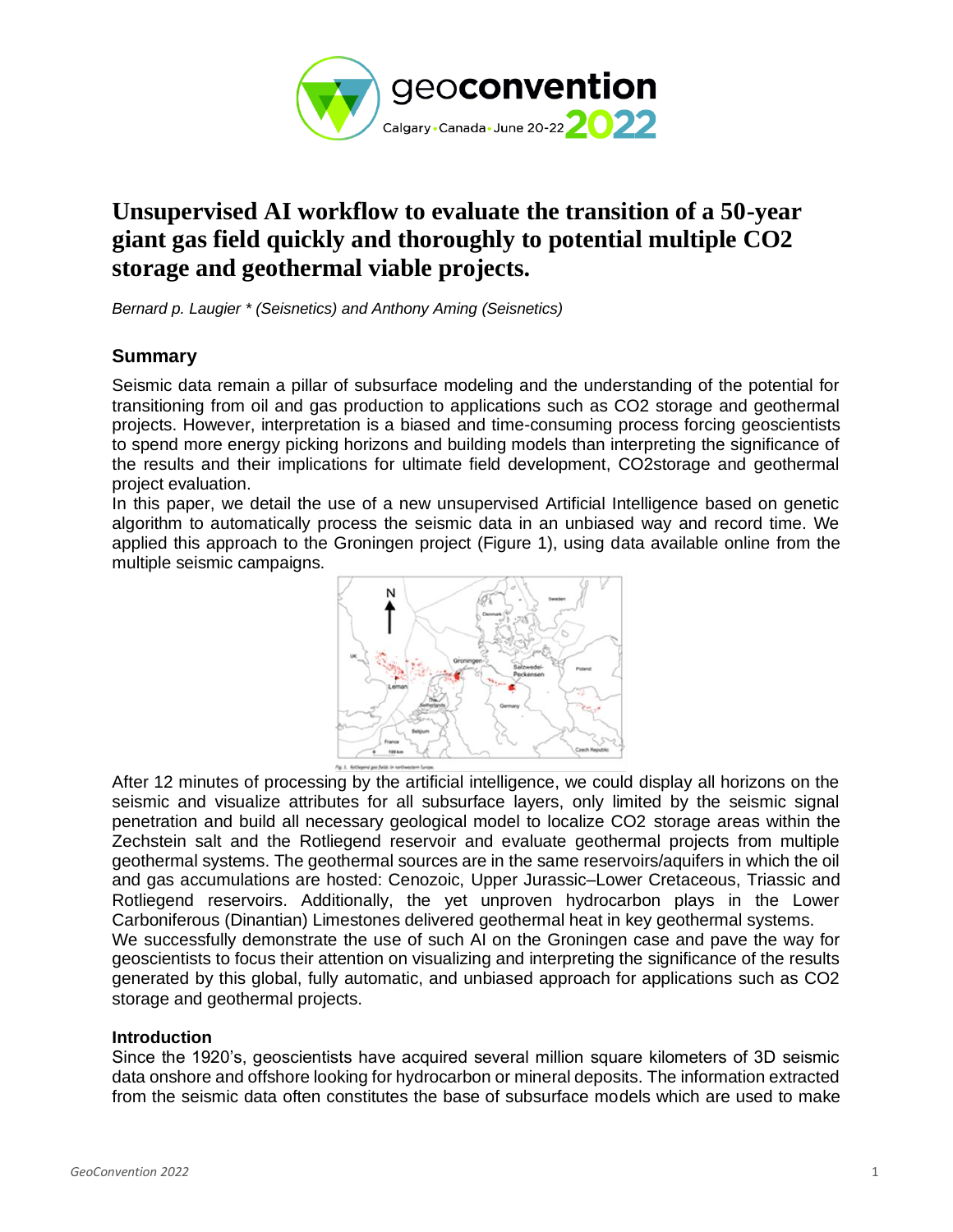

decisions for further exploration, appraisal, and development activities. A lot of progress has been made in acquisition, processing and interpretation which translates today into large libraries of high-quality data. The challenge? The time available for features extraction, analysis and interpretation remain limited, and very often the geoscientists spend more time picking horizons and building models than analyzing the significance of results. In this paper, we will describe a new approach using an Artificial Intelligence (AI) based on genetic algorithm (GA) to automatically extract information from the 3D seismic data in an unbiased manner and in record time. This new technique has been applied to the Groningen seismic dataset available online.

After more than half a century of production and with some 350 wells, the Groningen gas field must be one of the best-studied gas fields in the world. Initially, it was relatively simple and behaving like one big tank. Now that it is entering a phase of declining production it has become clear that many subtleties are not fully understood yet. Prediction and management of subsidence and induced earth tremors require a detailed understanding of the field geology. In addition, an optimum gas recovery is only possible if details of, for example, reservoir quality distribution and faulting, that did not appear relevant before, are well understood. The large Groningen field comprises a structurally high block during much of its history, probably already from Devonian times onwards. The desert sandstones of the Rotliegend reservoir exhibit a strong south-to-north proximal–distal relationship. Whilst diagenesis has in many fields led to deterioration of reservoir properties, this effect is small in the Groningen field. The field is dipping to the north and bounded by a series of normal faults in the west, south and east. Almost all faults are normal extensional faults, but locally inverse reactivation has led to small pop-up structures. Reactivation of older faults must have resulted in oblique movements along most faults. The challenges for future development of the Groningen field are immense. Managing the risks associated with recovery of the remaining gas, CO2 storage areas and geothermal systems will continue to require an increasingly detailed knowledge and understanding of its geology.

The Groningen geology provide a unique opportunity to have a giant mature gas field that could transitioned to a CO2 storage area within the Rotliegend sandstones reservoirs and Zechstein salt. Additionally, the structural history contributes to create an unusually high thermal maturity in the Carboniferous rocks directly below the Base Permian Unconformity (Dinantian) that could be exploited within geothermal projects.

The main reservoir is the Upper Permian Rotliegend sediments deposited in a very broad basin stretching from the UK in the west to Poland in the east (figure 2).

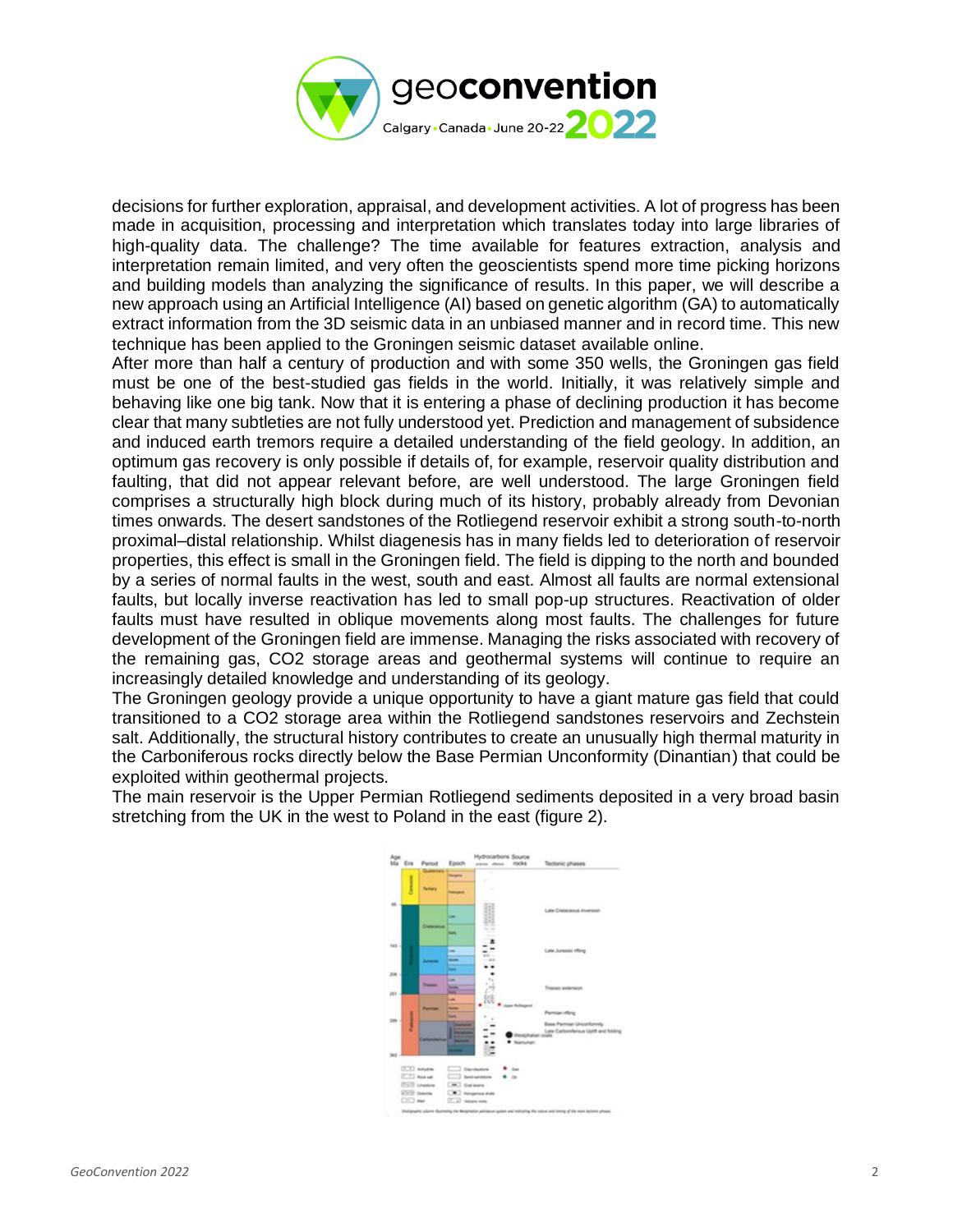

The entire sequence above the Base Permian Unconformity and below the overlying Zechstein is formally referred to as the Upper Rotliegend Group. This reservoir is sealed by the Zechstein salt. Both Rotliegend sandstones and Zechstein salt could be evaluated as CO2 storage containers.

At the end of the Carboniferous, a compressional event created broad anticlinal swells and regional uplift. Strong erosion of Carboniferous sediments occurred and locally up to several kilometers of sediments were removed by erosion (Figure 3).



Strationship of the Rotliegend Group, After Von Oilk et al. (2012).

In some wells on the Groningen High unusually high thermal maturity is measured in the Carboniferous rocks directly below the Base Permian Unconformity (Kettel, 1983). These are tentatively attributed to local heat pulses from deep intrusive events associated with this latest Carboniferous to Early Permian phase of deformation (De Jager, 2007).

The coupling between the same reservoirs/aquifers in which the oil and gas accumulations are hosted: Cenozoic, Upper Jurassic – Lower Cretaceous, Triassic and Rotliegend reservoirs and the yet unproven hydrocarbon play in the Lower Carboniferous (Dinantian) Limestones delivered geothermal heat in several geothermal systems. ( figure 4).



## **Theory / Method**

The key initial factor within those energy transition projects will be the understanding and integration of a huge amount of data available after so many years of Gas exploration and production and target a different focus workflow and reasoning with the objectives of CO2 storage and geothermal evaluation in mind. The traditional seismic data "interpretation" approach which basically refers to human intervention to pick horizons or analyze the seismic images obtained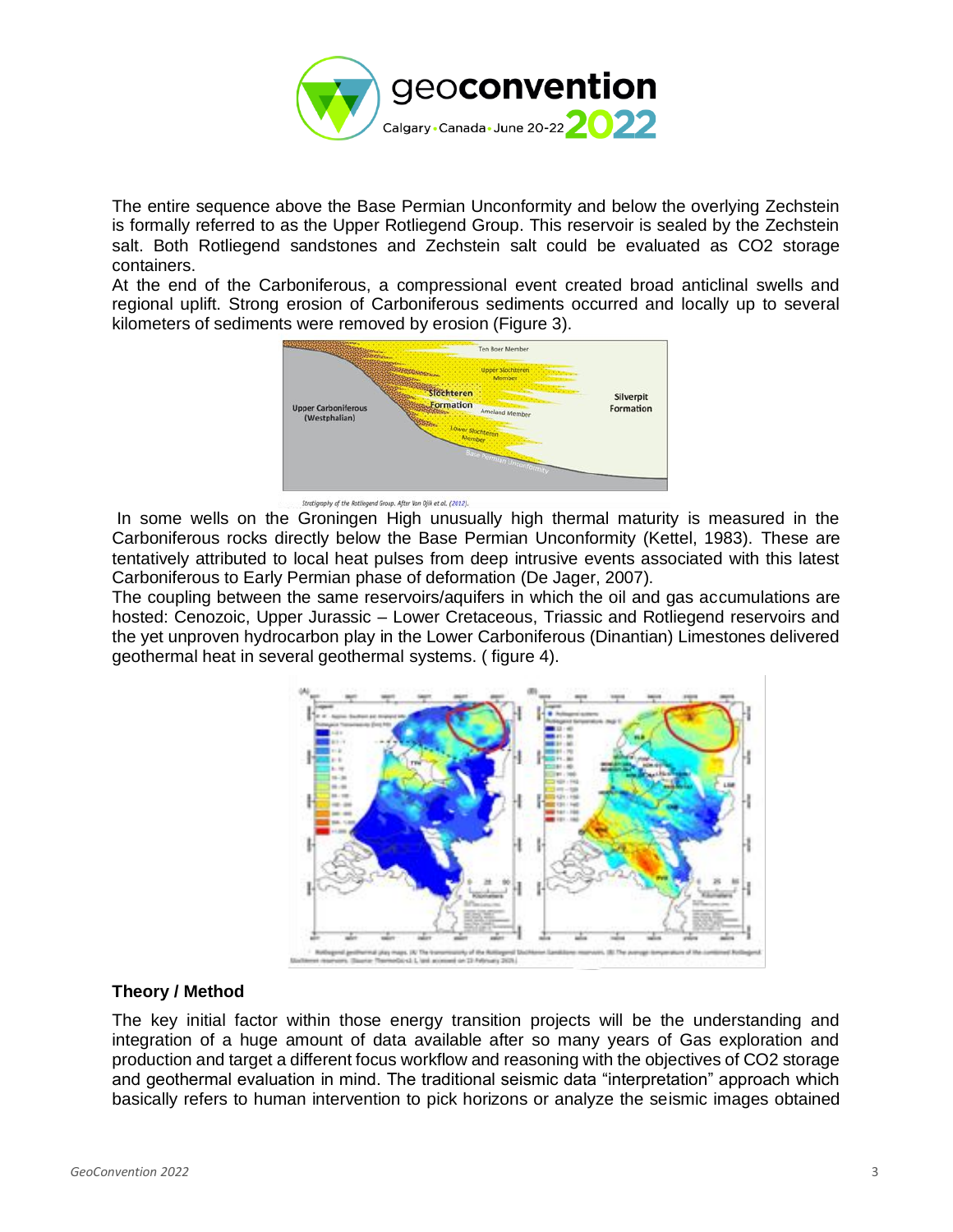

over the years could be an issue with the introduction of bias, the time required to process and analyze the data and finally the lack of accuracy.

On the contrary, the AI system described below, is global, fully automatic, and unbiased. The extraction of geological features (e.g., horizons) from seismic data can be seen as a data segmentation problem where the objective is to split the whole into the most coherent parts. Among the many AI algorithms, the genetic algorithm proved to be robust and very well adapted to the seismic data analysis (see Dirstein & Fallon in 2011 for a more detailed description). The application of the GA for the seismic data segmentation can be described as follows:

• An individual is a location in the volume characterized by the neighboring seismic waveform (the chromosome). Each waveform is characterized by its own unique suite of attributes (i.e., location, amplitude value, neighbor trace shape, etc.),

• The population is the set all the individuals as all the locations in the entire seismic volume, • A sub-population is a group of individuals (a seismic horizon) that have the maximal genetic similarity (maximal waveform similarity).

The purpose of the GA is to mimic the genetic process of biological evolution based on the "survival of the fittest" principle applied to the seismic samples to produce the optimal "subpopulations" i.e., the horizons. The seismic volume is represented as a population of individuals that must be grouped into horizons throughout the process of the biological evolution. Therefore, at every generation:

The selection - only the fittest: individuals and sub-populations that have the highest fitness (seismic similarity) are allowed to evolve. The selection is in favor of cohesion: it tends to bring together those seismic waveforms that constitute the most "balanced" horizons,

The crossover: the selected individuals and sub-populations combine their genetic information to build a new generation. The combination tends to straighten the contribution of some seismic character and therefore to maximize the intra-sub-population similarity and maximize inter- subpopulation dissimilarity.

The evolution continues throughout the entire volume until all the sub-populations have been identified, characterized, and categorized into a database of horizons ready for analysis and interpretation.

## **Workflow and Results**

We developed a 7 steps workflow to go through the input database to the technical and economical project viability analysis.

The utilization of the AI approach in the front end reduces the time spent clicking and manually interpreting during the first 2 steps, allowing us to have more time focusing on understanding the results and the key geological elements of both specific plays (CO2 storage and geothermal).

#### **Step 1.**

Seismic volumes were downloaded in SEGY format from the online Groningen library and were directly processed without any additional treatment, by the GA in less than 12 minutes for each dataset .

Seis-H pr-interpretation analysis is fully automated and is applied consistently through the allseismic datasets, thus producing a database of unbiased and high-quality attributes Seis-H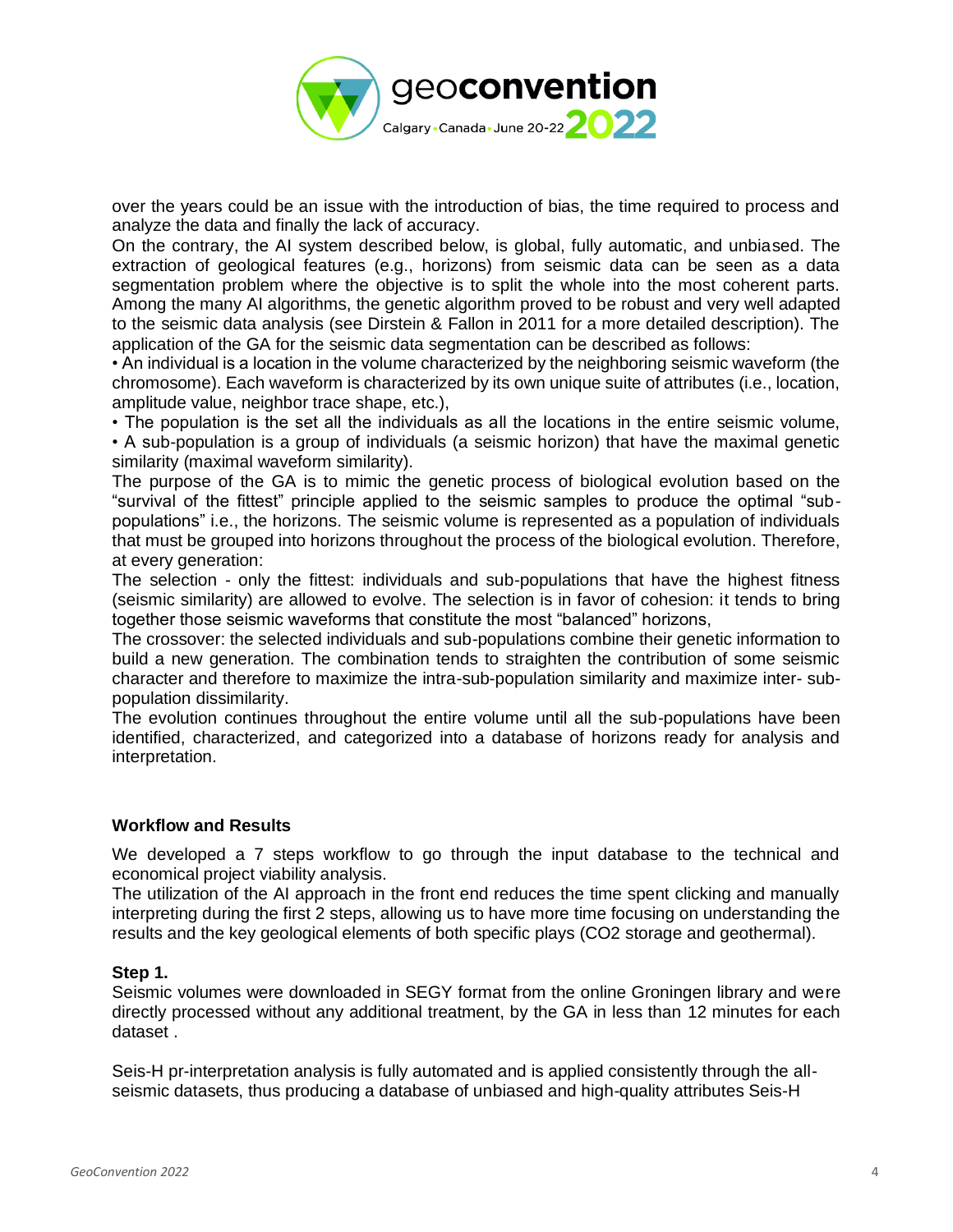

extracts almost every peak and trough surfaces allowing 100% of the seismic data to be examined, meaning previously underexplored and potentially missed features can be analyzed. A total of 774 horizons have been automatically computed by the AI with different continuities over the seismic volumes. The surfaces, their specific waveform and their associated attribute maps are integrated into an easily accessible visual database through an interactive visualization software. (Figure 5a & 5b)





## **Step 2.**

Seis-F the fault extraction application is completely unsupervised and only data driven based on the seismic data and the surface database from Seis-H.

Seis-H does not require any questionable learning or the step backwards manual labelling. It extracts almost every fault plane objects from the seismic volume by going beyond detection of simple discontinuities on the seismic image and searching for planar breaks in the geological layers database built with Seis-H.

Seis-F extracts first all fault polygons which are defined by its geometry and a throw map. Secondly Seis-F group them into fault planes considering the fault polygons properties, geometries, throw maps and the underlying seismic data.

(Figure 7a ,7b and 8)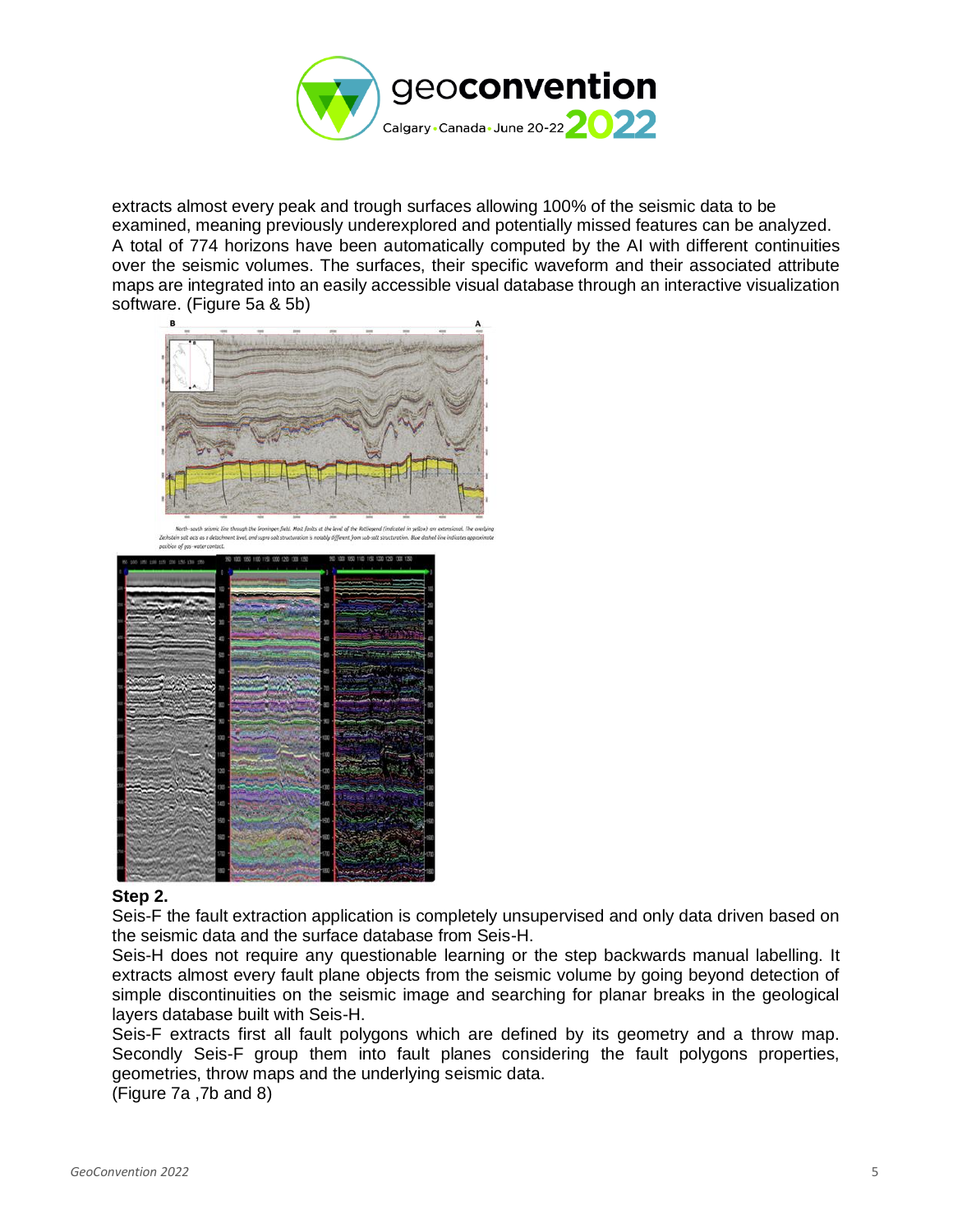



## **Step 3.**

The interactive and query able database of surfaces and faults with their own suite of attributes allows for the rapid screening of the data and bring to light any viable and prospective areas.

Each surface is characterized by their waveform genomes, and we can build seismic facies maps through sub-waveform analysis and identify stratigraphic domain within all datasets including unconformities, stratigraphic trap, seal, and reservoir units.

In addition, the fault polygons properties are used to identify structural domain within the datasets.

Subtle features both stratigraphic and structural are automatically identify and characterized within the resulting database.

## **Step 4.**

After more than half a century of production and with some 350 wells, the Groningen gas field must be one of the best-studied gas fields in the world.

We built this unbiased database of surfaces, fault planes, seismic facies, and stratigraphic/structural domains in less than one day for the complete seismic volumes (Surface to about 12000m).

This database allows us to spend our time analyzing the data and integrating the geologic data base including 350 wells, outcrops, production history and previous studies.

The well ties and rock physics model help us to link waveform and attributes for all key surface/faults to essential geological properties and quickly establish their spatial distributions. **Step 5.**

The interpretation and integration of all geological / geophysical data provide us the tools to build an extensive portfolio of opportunities with relative ranking based on potential values and uncertainties.

After technical and economical screening of this portfolio, we can identify a large variety of viable prospective area for both CO2 storage and geothermal projects.

## **Step 6.**

For each identified potential areas, we can quickly build the geological model necessary for full evaluation.

The key zones surfaces and main faults that will influence the flow are easily selected from our database, cleaned, and integrated in a tight framework.

The model is then populated with any sub-zones layers and subtle structural features pertinent to our projects, quickly picked from the Seis-H and Seis-F databases.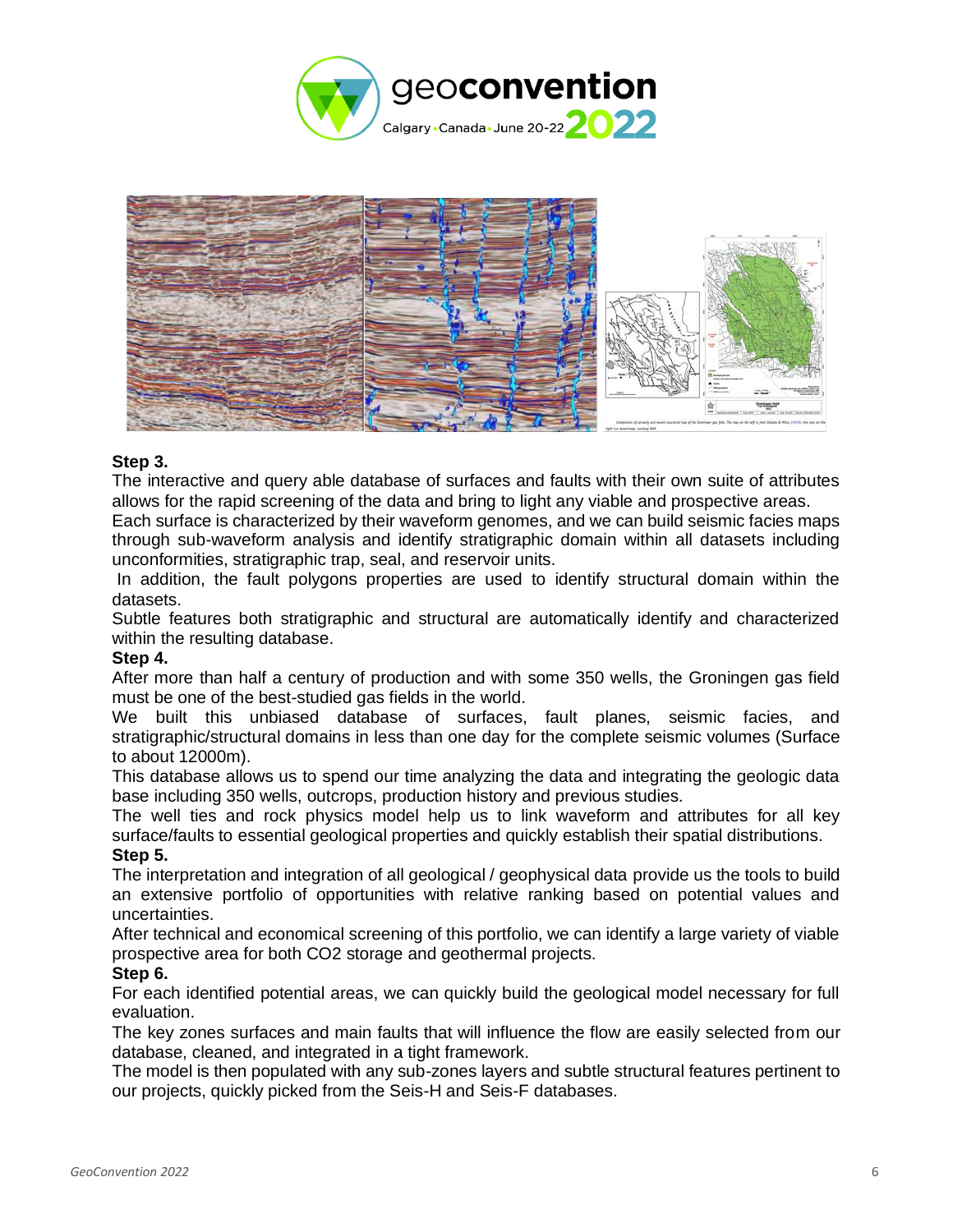

Lastly, we add the corresponding properties extracted from our extensive attributes database calibrated to wells and outcrops.

This all process is done in less than a day as each element were built by our AI approach into a query able database for the entire data volumes.

#### **Step 7.**

In this final step we proceed the full technical, reservoir engineering, drilling and economical project and portfolio analysis based on the developed geological and reservoir models.

With a fast turnaround to build and eventually recycle those models, we have more time to integrate, interact with the larger team of experts and perform a sounds economical evaluation.



## **Conclusions**

An artificial Intelligence based on genetic algorithm (GA) has been used successfully to automatically compute an extensive horizons/faults/attributes database

After a processing step which lasted less than 12 minutes for each seismic volume, maps with various attributes were displayed for all the layers computed by the AI including amplitude for instance.

Main faults planes and subtle features were also extracted and integrated into a database with their own properties and fault throw maps.

The genetic algorithm automatically generated a suites of e waveform, attributes and other characterization of surfaces and faults that help build stratigraphic /structural domain and seismic facies maps within the entire Groningen area top to bottom in less than a day.

Such an automatic, extremely fast, and unbiased approach can help the geoscientists directly focus their time and attention visualizing and interpreting the significance of the results delivered by the artificial intelligence for various applications, as base for the entire Groningen area undergoing evaluation for CO2 storage and geothermal projects.

#### **Acknowledgements**

The authors would like to thank Groningen official organization for allowing online access to the Groningen seismic and well data.